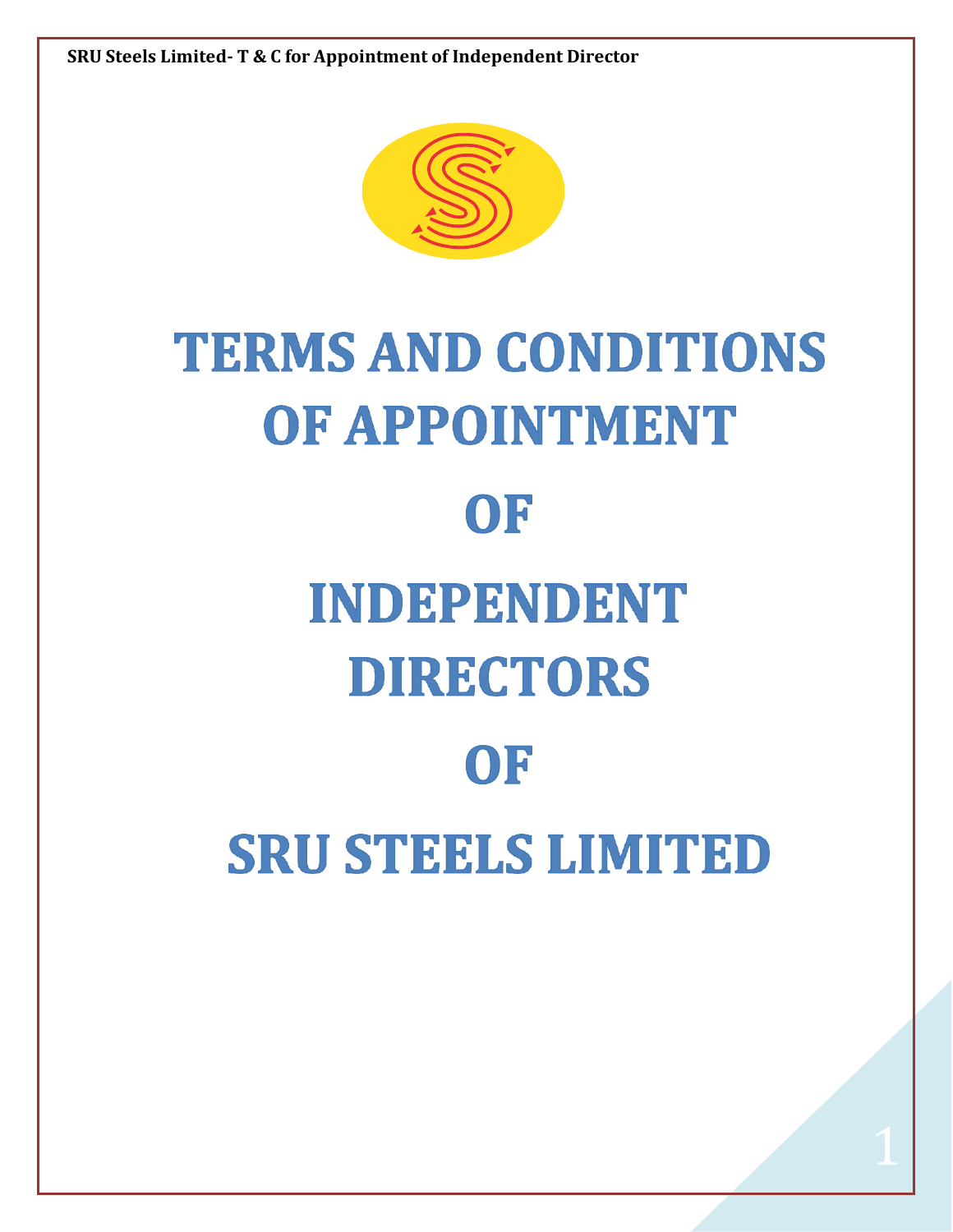# **Terms and conditions of appointment of Independent Directors of the Company**

*(Pursuant to the provisions of Schedule IV to the Companies Act, 2013 ("the Act") and Regulation 17 (5) (b) of the Securities and Exchange Board of India (Listing Obligations and Disclosure Requirements) Regulations, 2015)*

**The broad terms and conditions of their appointment as Independent Directors are reproduced hereunder:**

# **1. APPOINTMENT**

The appointment as an Independent Director (ID) on the Board will be effective from **(date of appointment)**, for a period of **(terms of appointment)**.

The appointment is in compliance with provision Section 149(13) of the Companies Act, 2013 and SEBI (LODR) Regulations, 2015; Independent Directors are not liable to retire by rotation.

Re-appointment at the end of the Term shall be based on the recommendation of the Nomination and Remuneration Committee and subject to the approval of the Board and the shareholders by way of a special resolution. The re-appointment would be considered by the Board based on the outcome of the performance evaluation process and the directors continuing to meet the independence criteria as envisaged in SEBI (LODR) Regulations, 2015 and the Companies Act, 2013.

The appointment may be terminated in accordance with the provisions of the Articles of Association of the Company or on failure to meet the parameters of independence as defined in Section 149(6) of the Companies Act 2013 or Regulation 16(1) (b) of SEBI LODR or on the occurrence of any event as defined in section 167 of the Companies Act, 2013.

# **2. BOARD COMMITTEE**

The Board may, if it deems fit, invite them for being appointed on one or more existing Board Committees or any such Committee that may be set up in the future. Their appointment on such Committee(s) will be subject to the applicable regulations. They are expected to attend Board, Board Committees, to which they may be appointed and Shareholders' meetings and to devote such time to their duties as deemed appropriate for discharge of their duties effectively. Ordinarily all meetings are held in Delhi, unless determined otherwise. Recommendations/Minutes of the Meetings of the Committees are submitted to the Board for approval.

# **3. ROLE, DUTIES AND RESPONSIBILITIES**

As members of the Board, they along with the other Directors will be collectively responsible for meeting the objectives of the Board which includes: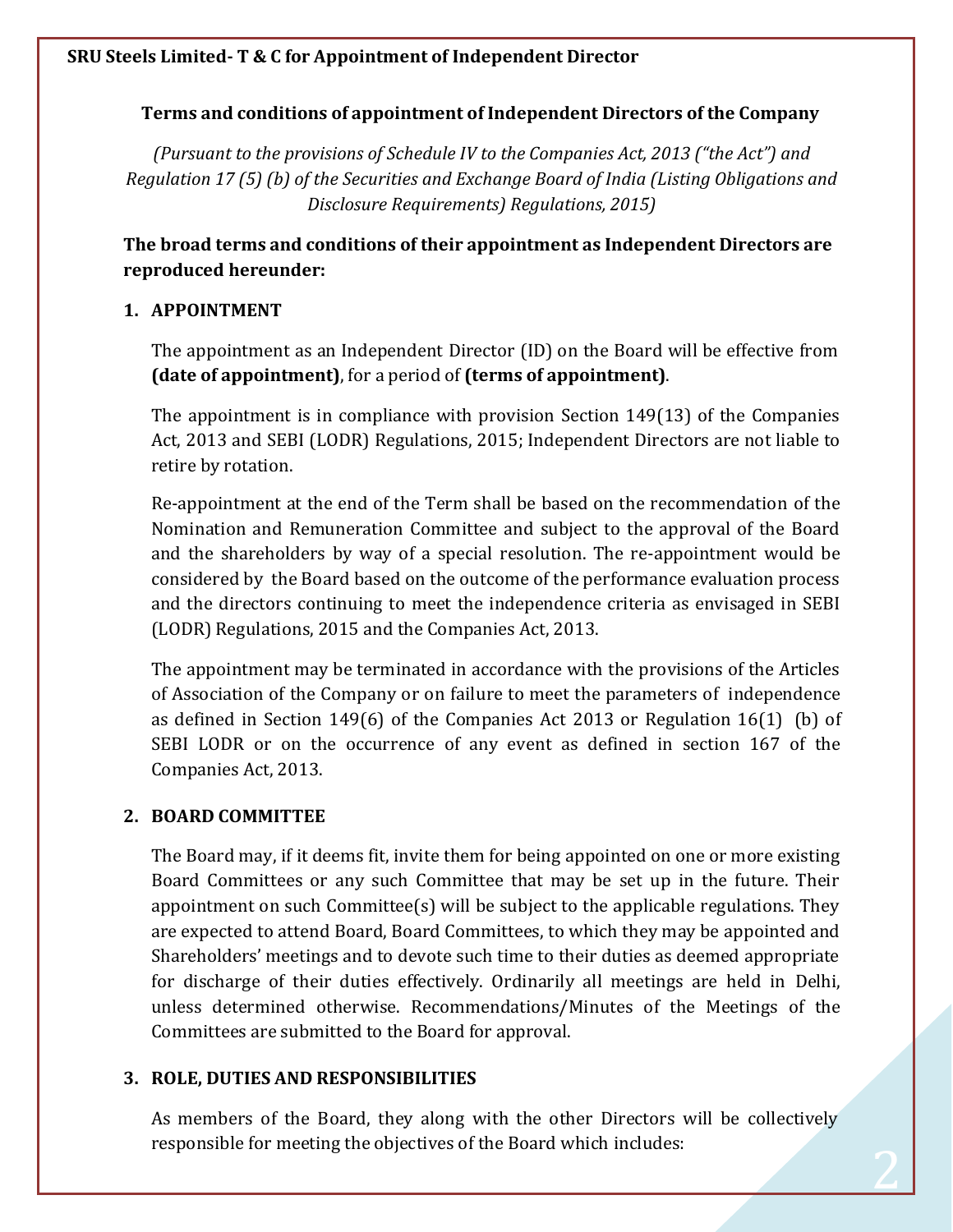- The Independent Director shall act in accordance with the Articles of Association of the Company and while discharging his/her duties, comply with the requirements of Section 166 and Schedule IV to the Companies Act, 2013 ("the Act").
- Obligations with respect to independent directors as envisaged in SEBI LODR Regulation 25.
- Accountability under the Director's Responsibility Statement.
- The role and duties of Independent Directors will be those normally required of a Non- Executive Independent Director under the Companies Act, 2013 and SEBI LODR. There are certain duties prescribed for all Directors, both Executive and Non-Executive.
- The Independent Director to be held liable only in respect of such acts of omission or commission by the Company which have occurred with his/her knowledge, attributable through Board processes, and with his/her consent or where Independent Director has not acted diligently.

# **4. CODE OF CONDUCT FOR INDEPENDENT DIRECTORS**

They will follow the Code of Conduct of the Company and furnish annual affirmation of the same. They will apply the highest standards of confidentiality and not disclose to any person or company (whether during the course of the tenure as Independent Director or at any time after its cessation) any confidential information concerning the Company including any subsidiary or associate thereof with which they come into contact by virtue of their position as a Director, except as permitted by law or with prior clearance from the Chairman of the Board.

As per the provision of Securities & Exchange Board of India (Prohibition of Insider Trading) Regulation, 1992 (as enclosed), which inter-alia prohibits disclosure or use of unpublished price sensitive information. They should not make any statement(s) that might risk a breach of the requirements specified under the said statute unless the same is required under any law or the same is required for the purpose of compliance of any direction, order, etc. issued/given by any judicial authority. Additionally, they shall not participate in any business activity which might impede the application of their independent judgment in the best interest of the Company.

The Independent Director will be required to abide by the guidelines as to professional conduct for independent directors as set out in Section 149(8) read with Schedule IV to the Act as set out in **Annexure-I**.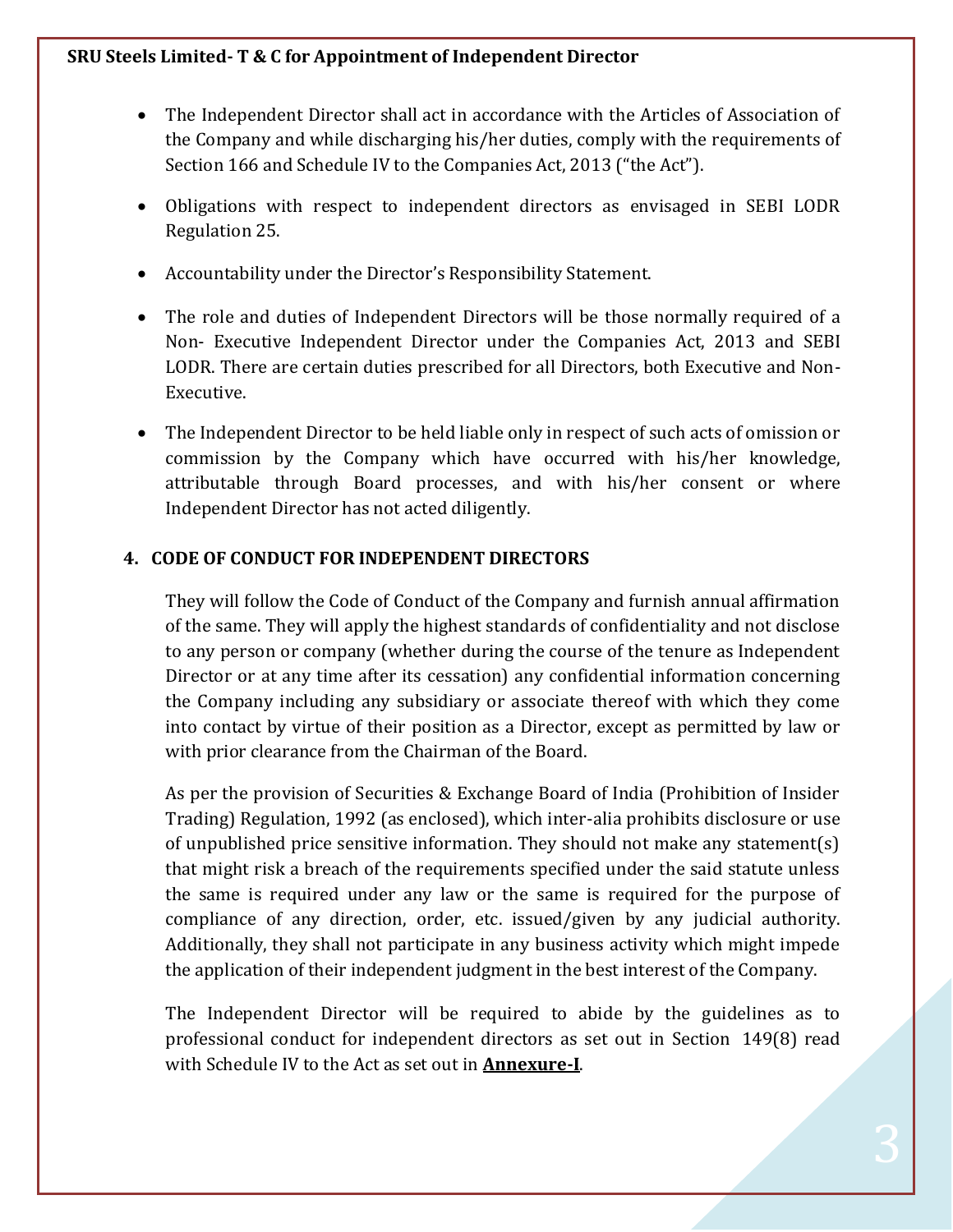# **5. TIME COMMITMENT**

By accepting the appointment the Independent Director confirms that he / she will be able to allocate sufficient time to perform his/her duties as a director and attend meetings of the Board or any committee thereof. In addition to such attendances, Independent Director will be expected to devote appropriate preparation time ahead of each meeting.

# **6. STATUS OF APPOINTMENT AND REMUNERATION**

- Independent Directors will not be employees of the Company and their appointment letter shall not constitute a contract of employment. They will be paid such remuneration by way of sitting fees for meetings of the Board and its Committees as may be decided by the Board.
- Independent Directors have no entitlement to any bonus during the appointment and no entitlement to participate in any employee stock option scheme operated by the Company or any Group Company.

# **7. TRAINING AND DEVELOPMENT**

The Company may, if required, conduct formal training program for its Independent Directors. The Company may, as may be required, support Directors to continually update their skills and knowledge and improve their familiarity with the company and its business. The Company will fund/arrange for training on all matters which are common to the whole Board.

# **8. DISCLOSURE OF OTHER DIRECTORSHIPS AND BUSINESS INTERESTS**

- During their Term, Independent Directors agree to promptly notify the Company of any change in their directorships, Committee positions and provide such other disclosures and information as may be required under the applicable laws. They also agree that upon becoming aware of any potential conflict of interest with their position as Independent Directors of the Company, they shall promptly disclose the same to the Managing Director and the Company Secretary.
- During their Term, Independent Directors agree to promptly provide a declaration under Section 149(7) of the Companies Act, 2013 and Regulation 16(1)(b) of SEBI LODR, upon any change in circumstances which may affect their status as an Independent Director.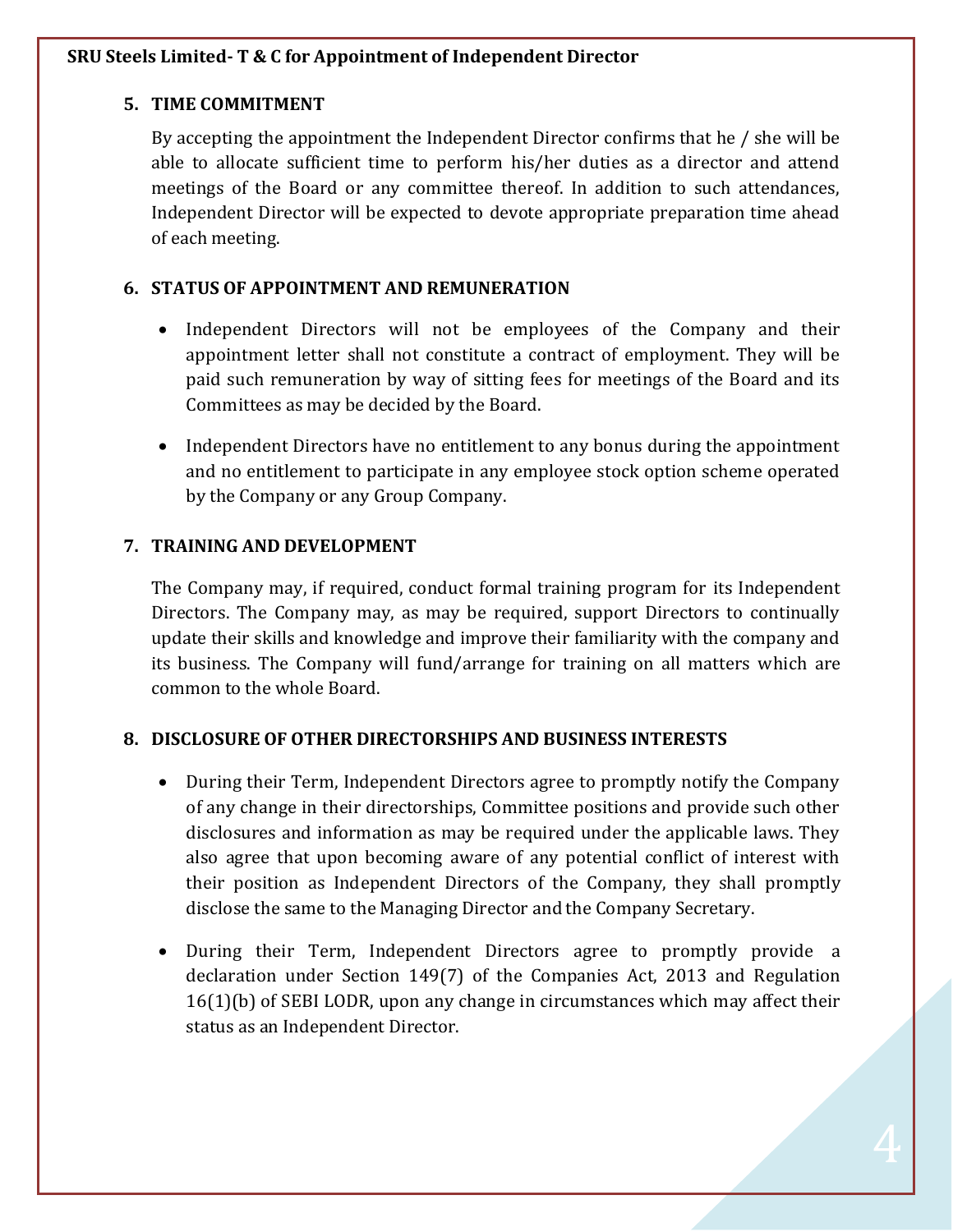#### **9. CHANGES OF PERSONAL DETAILS**

During the Term, Independent Directors shall promptly intimate the Company Secretary and the Registrar of Companies in the prescribed manner, of any change in address or other contact and personal details provided to the Company.

#### **10.PERFORMANCE APPRAISAL / EVALUATION PROCESS**

As a member of the Board, their performance shall be evaluated annually. Evaluation shall be done by all the other Directors. The criteria for evaluation shall be determined by the Nomination & Remuneration Committee and disclosed in the Company's Annual Report. However, the actual evaluation process shall remain confidential and shall be a constructive mechanism to improve the effectiveness of the Board/Committee.

# **11.TERMINATION**

Their Directorship on the Board of the Company shall terminate or cease in accordance with law. Apart from the grounds of termination as specified in the Act, their Directorship may be terminated for violation of any provision of the Code of Conduct of the Company. They may resign from the Directorship of the Company by giving a notice in writing to the Company stating the reasons for resignation. The resignation shall take effect from the date on which the notice is received by the Company or the date, if any, specified by them in the notice, whichever is later. If, at any stage during the term, there is a change that may affect their status as an Independent Director as envisaged in Section 149(6) of the Act, or if applicable, they fail to meet the criteria for "independence" under the provisions of provided in SEBI LODR under clause (b) of sub-regulation (1) of regulation 16 they agree to promptly submit their resignation to the Company with effect from the date of such change**.**

#### **12.SITTING FEES**

They will be paid such remuneration by way of sitting fees for meetings of the Board and its Committees as may be decided by the Board.

#### **13.CONFLICT OF INTEREST**

It is accepted and acknowledged that Independent Directors may have business interests other than those of the Company. As a condition to appointment, they are required to declare any such directorships, appointments and interests to the Board in writing in the prescribed form at the time of appointment**.**

In the event that circumstances seem likely to change and might give rise to a conflict of interest or, when applicable, circumstances that might lead the Board to revise its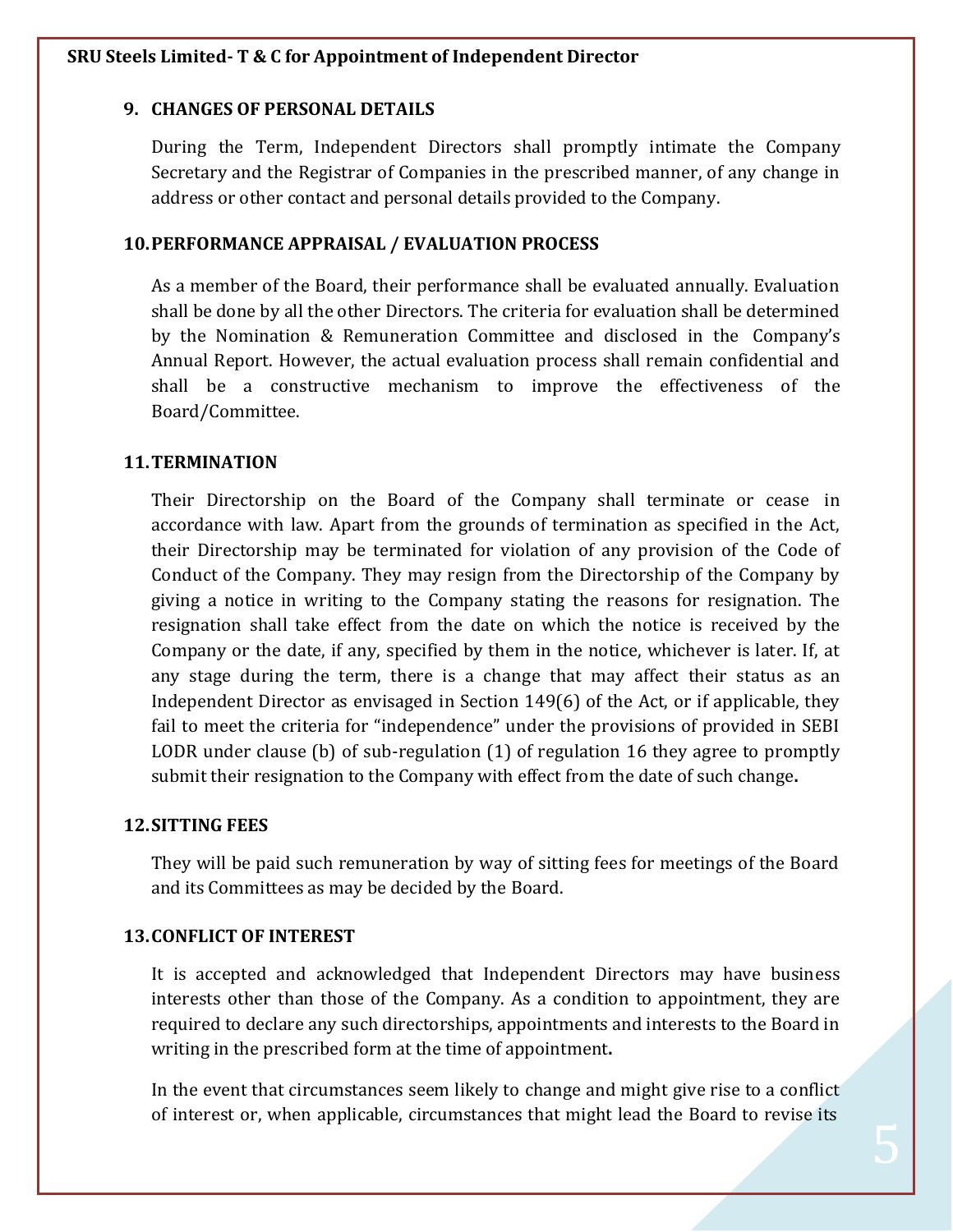judgment that they are independent, this should be disclosed to both the Managing Director and the Company Secretary.

#### **14.COOPERATION**

In the event of any claim or litigation against the Company, based upon any alleged conduct, act or omission on their part during their Term, they agree to render all reasonable assistance and cooperation to the Company and provide such information and documents as are necessary and reasonably requested by the Company or its counsel.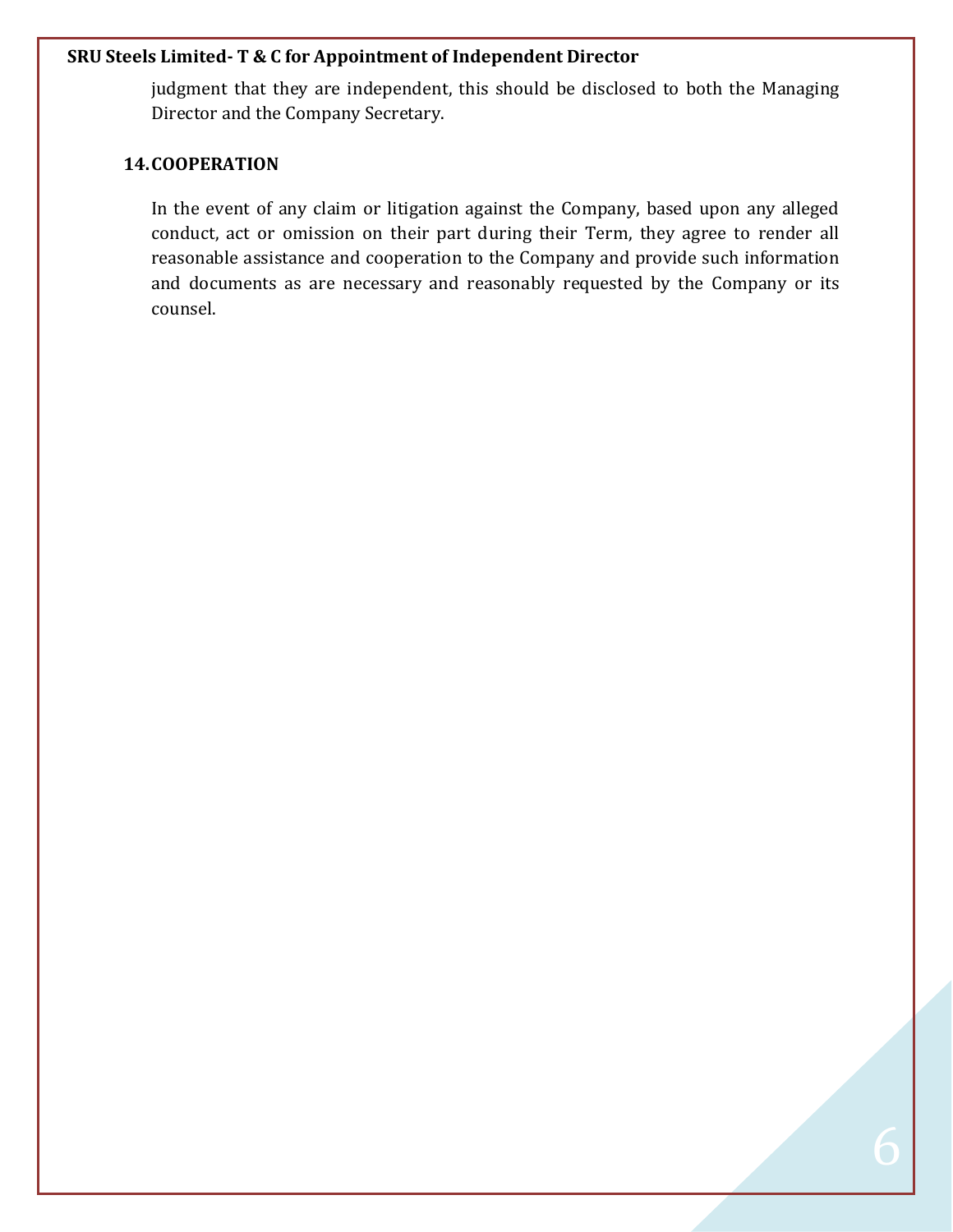#### **Annexure -I**

# **CODE OF CONDUCT**

#### **FOR INDEPENDENT DIRECTORS**

The Code is a guide to professional conduct for independent directors. Adherence to these standards by independent directors and fulfilment of their responsibilities in a professional and faithful manner will promote confidence of the investment community, particularly minority shareholders, regulators and companies in the institution of independent directors.

- **I. Guidelines of professional conduct:** An independent director shall:
	- 1. uphold ethical standards of integrity and probity;
	- 2. act objectively and constructively while exercising his duties;
	- 3. exercise his responsibilities in a bona fide manner in the interest of the company;
	- 4. devote sufficient time and attention to his professional obligations for informed and balanced decision making;
	- 5. not allow any extraneous considerations that will vitiate his exercise of objective independent judgment in the paramount interest of the company as a whole, while concurring in or dissenting from the collective judgment of the Board in its decision making;
	- 6. not abuse his position to the detriment of the company or its shareholders or for the purpose of gaining direct or indirect personal advantage or advantage for any associated person;
	- 7. refrain from any action that would lead to loss of his independence;
	- 8. where circumstances arise which make an independent director lose his independence, the independent director must immediately inform the Board accordingly;
	- 9. assist the company in implementing the best corporate governance practices.

#### **II. Role and functions:**

The independent directors shall: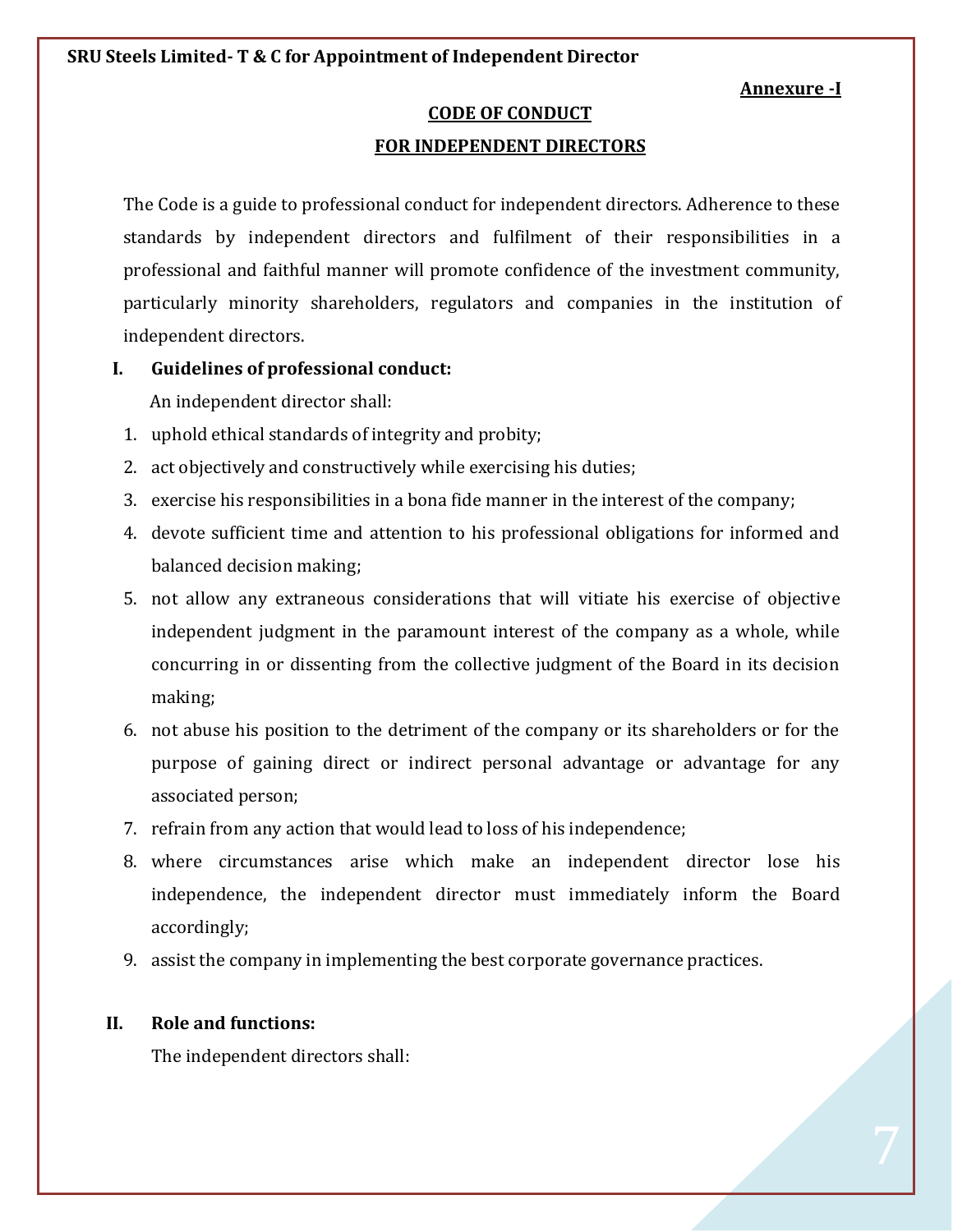- 1. help in bringing an independent judgment to bear on the Board's deliberations especially on issues of strategy, performance, risk management, resources, key appointments and standards of conduct;
- 2. bring an objective view in the evaluation of the performance of board and management;
- 3. scrutinise the performance of management in meeting agreed goals and objectives and monitor the reporting of performance;
- 4. satisfy themselves on the integrity of financial information and that financial controls and the systems of risk management are robust and defensible;
- 5. safeguard the interests of all stakeholders, particularly the minority shareholders;
- 6. balance the conflicting interest of the stakeholders;
- 7. determine appropriate levels of remuneration of executive directors, key managerial personnel and senior management and have a prime role in appointing and where necessary recommend removal of executive directors, key managerial personnel and senior management;
- 8. moderate and arbitrate in the interest of the company as a whole, in situations of conflict between management and shareholder's interest.

#### **III. Duties:**

The independent directors shall-

- 1. undertake appropriate induction and regularly update and refresh their skills, knowledge and familiarity with the company;
- 2. seek appropriate clarification or amplification of information and, where necessary, take and follow appropriate professional advice and opinion of outside experts at the expense of the company;
- 3. strive to attend all meetings of the Board of Directors and of the Board committees of which he is a member;
- 4. participate constructively and actively in the committees of the Board in which they are chairpersons or members;
- 5. strive to attend the general meetings of the company;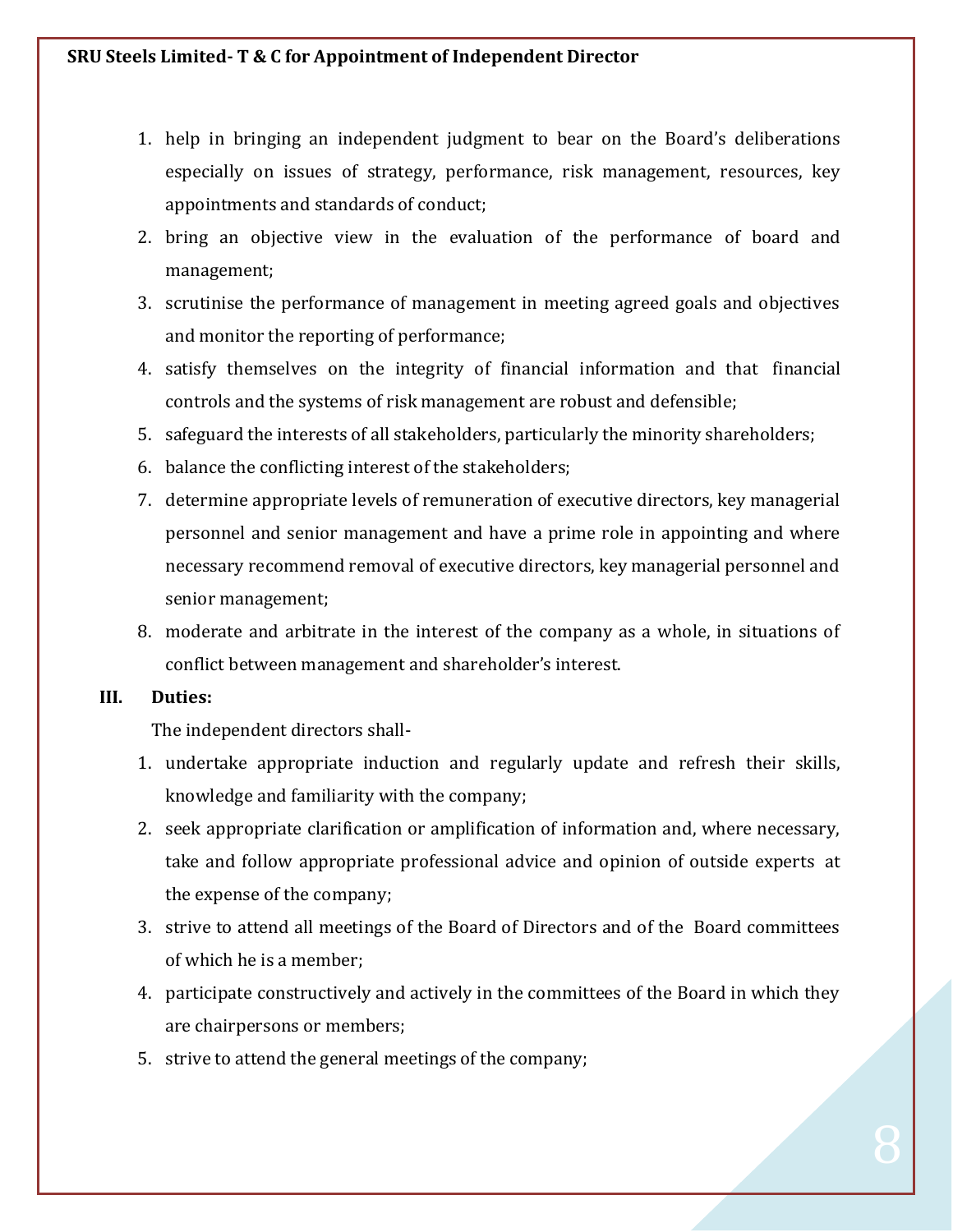- 6. where they have concerns about the running of the company or a proposed action, ensure that these are addressed by the Board and, to the extent that they are not resolved, insist that their concerns are recorded in the minutes of the Board meeting;
- 7. keep themselves well informed about the company and the external environment in which it operates;
- 8. not to unfairly obstruct the functioning of an otherwise proper Board or committee of the Board;
- 9. pay sufficient attention and ensure that adequate deliberations are held before approving related party transactions and assure themselves that the same are in the interest of the company;
- 10. ascertain and ensure that the company has an adequate and functional vigil mechanism and to ensure that the interests of a person who uses such mechanism are not prejudicially affected on account of such use;
- 11. report concerns about unethical behaviour, actual or suspected fraud or violation of the company's code of conduct or ethics policy;
- 12. act within their authority, assist in protecting the legitimate interests of the company, shareholders and its employees;
- 13. not disclose confidential information, including commercial secrets, technologies, advertising and sales promotion plans, unpublished price sensitive information, unless such disclosure is expressly approved by the Board or required by law.

#### **IV. Manner of appointment:**

- 1. Appointment process of independent directors shall be independent of the company management; while selecting independent directors the Board shall ensure that there is appropriate balance of skills, experience and knowledge in the Board so as to enable the Board to discharge its functions and duties effectively.
- 2. The appointment of independent director(s) of the company shall be approved at the meeting of the shareholders.

The explanatory statement attached to the notice of the meeting for approving the appointment of independent director shall include a statement that in the opinion of the Board, the independent director proposed to be appointed fulfils the conditions.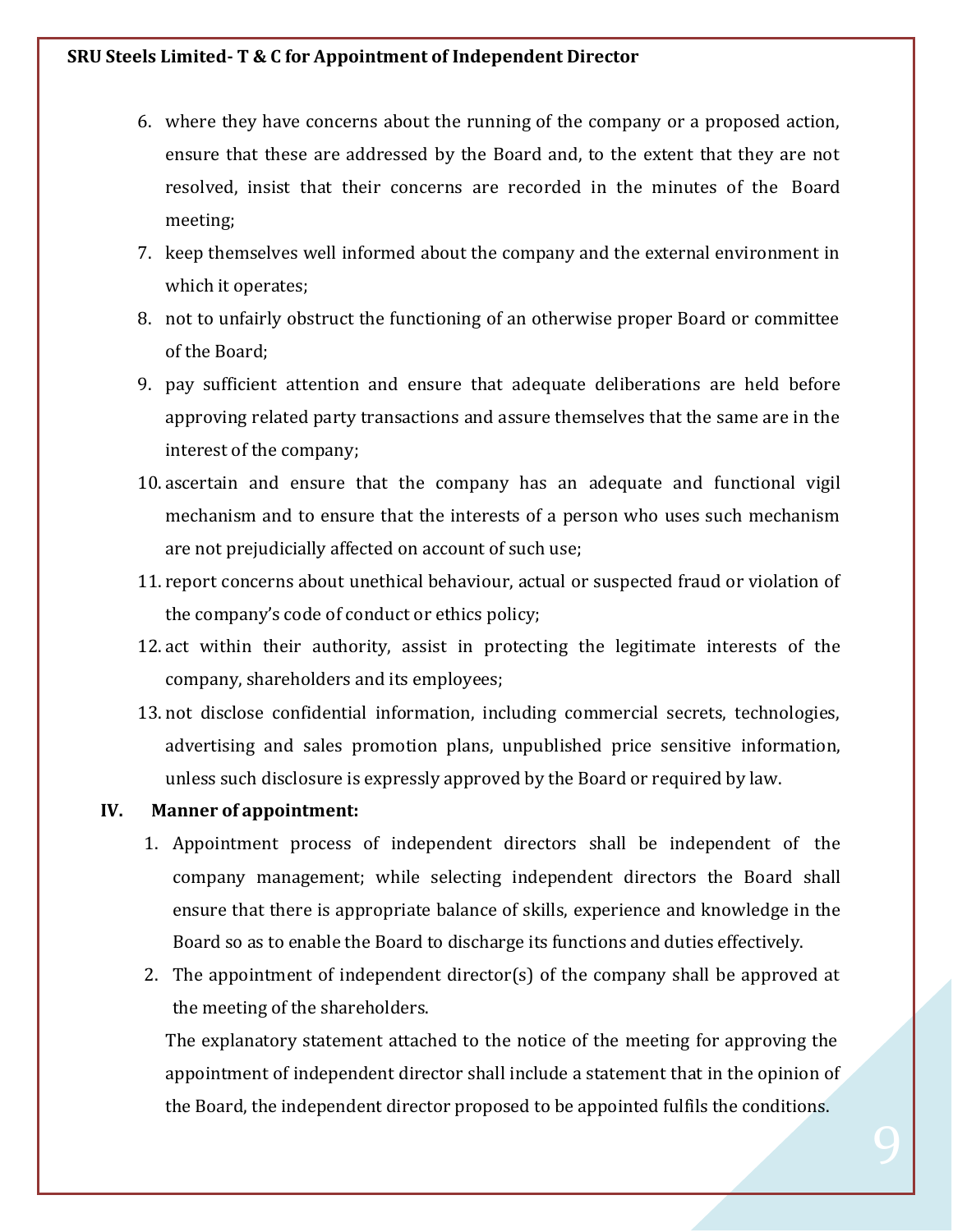- 3. specified in the Act and the rules made thereunder and that the proposed director is independent of the management.
- 4. The appointment of independent directors shall be formalised through a letter of appointment, which shall set out :
	- a) the term of appointment;
	- b) the expectation of the Board from the appointed director; the Board-level committee(s) in which the director is expected to serve and its tasks;
	- c) the fiduciary duties that come with such an appointment along with accompanying liabilities;
	- d) provision for Directors and Officers (D and O) insurance, if any;
	- e) the Code of Business Ethics that the company expects its directors and employees to follow;
	- f) the list of actions that a director should not do while functioning as such in the company; and
	- g) the remuneration, mentioning periodic fees, reimbursement of expenses for participation in the Boards and other meetings and profit related commission, if any.
- 5. The terms and conditions of appointment of independent directors shall be open for inspection at the registered office of the company by any member during normal business hours.
- 6. The terms and conditions of appointment of independent directors shall also be posted on the company's website.

#### **V. Re-appointment:**

The re-appointment of independent director shall be on the basis of report of performance evaluation.

# **VI. Resignation or removal:**

- 1. The resignation or removal of an independent director shall be in the same manner as is provided in sections 168 and 169 of the Act.
- 2. An independent director who resigns or is removed from the Board of the company shall be replaced by a new independent director within three month from the date of such resignation or removal, as the case may be.